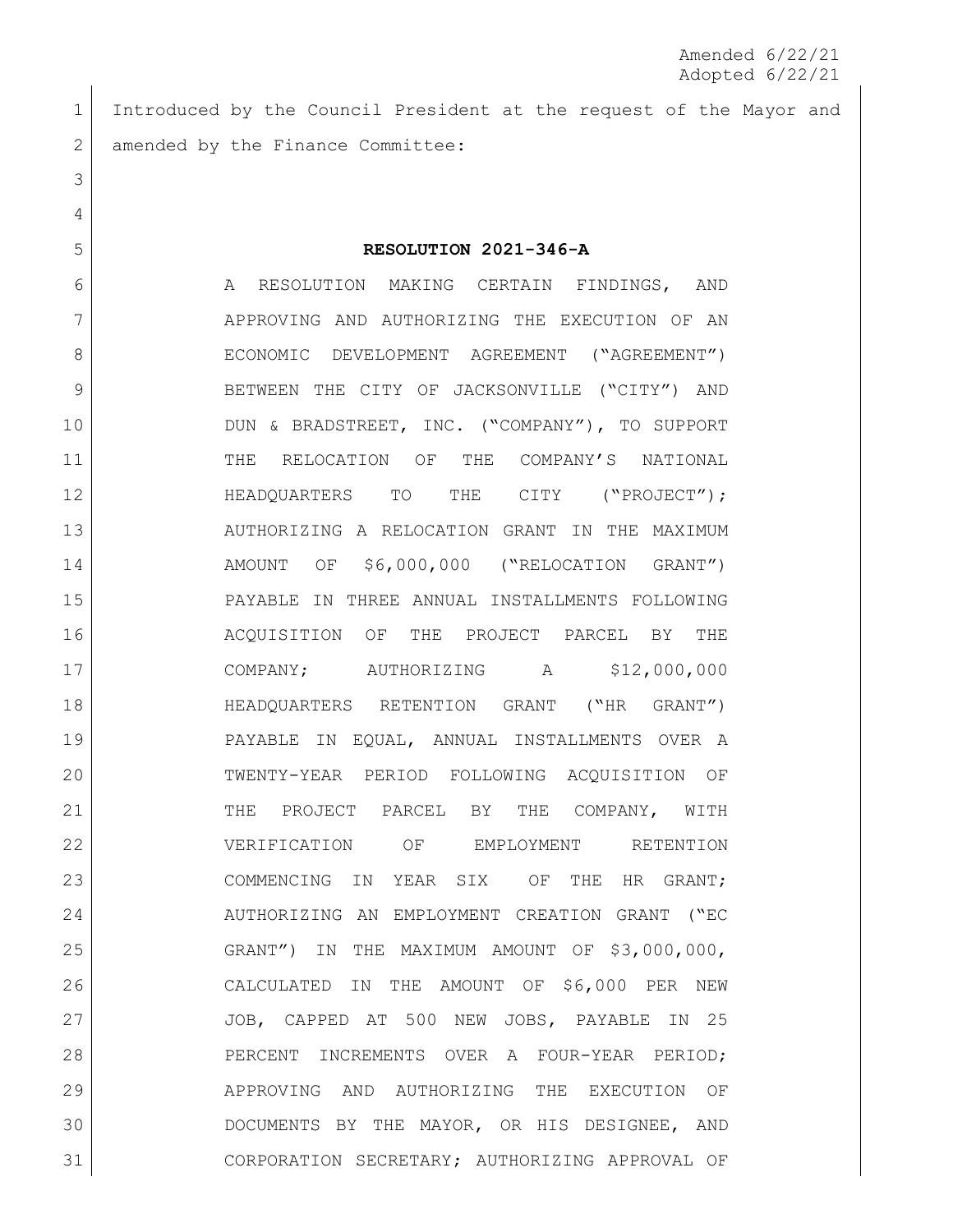TECHNICAL AMENDMENTS BY THE EXECUTIVE DIRECTOR 2 OF THE OFFICE OF ECONOMIC DEVELOPMENT ("OED"); 3 PROVIDING FOR OVERSIGHT BY THE OED; WAIVER OF 4 THAT PORTION OF THE PUBLIC INVESTMENT POLICY ADOPTED BY ORDINANCE 2016-382-E TO AUTHORIZE 6 THE RELOCATION GRANT, HR GRANT, AND EC GRANT, WHICH ARE NOT AUTHORIZED BY THE PUBLIC 8 INVESTMENT POLICY; REQUESTING TWO-READING 9 PASSAGE PURSUANT TO COUNCIL RULE 3.305; 10 PROVIDING AN EFFECTIVE DATE.

 **WHEREAS**, Dun & Bradstreet, Inc. (the "Company") has committed to relocate its national headquarters to the City and intends to purchase a new headquarters building and create 500 new jobs in connection therewith, with an anticipated private capital investment of \$75,000,000, all as further described in the Project Summary attached hereto as **Exhibit 1** and incorporated herein by 18 this reference; and

 **WHEREAS**, for the reasons more fully described in the Project Summary, the payment of the Relocation Grant, HR Grant, and EC 21 Grant in such amounts serves a paramount public purpose; and

 **WHEREAS**, the OED has reviewed the application submitted by the Company for community development; and, together with representatives of the City, negotiated the Agreement. 25 Accordingly, based upon the contents of the Agreement, it has been determined that the Agreement and the uses contemplated therein to 27 | be in the public interest, and that the public actions and financial assistance contemplated in the Agreement take into account and give consideration to the long-term public interests 30 and public interest benefits to be achieved by the City; and

**WHEREAS**, the Company has requested the City to enter into an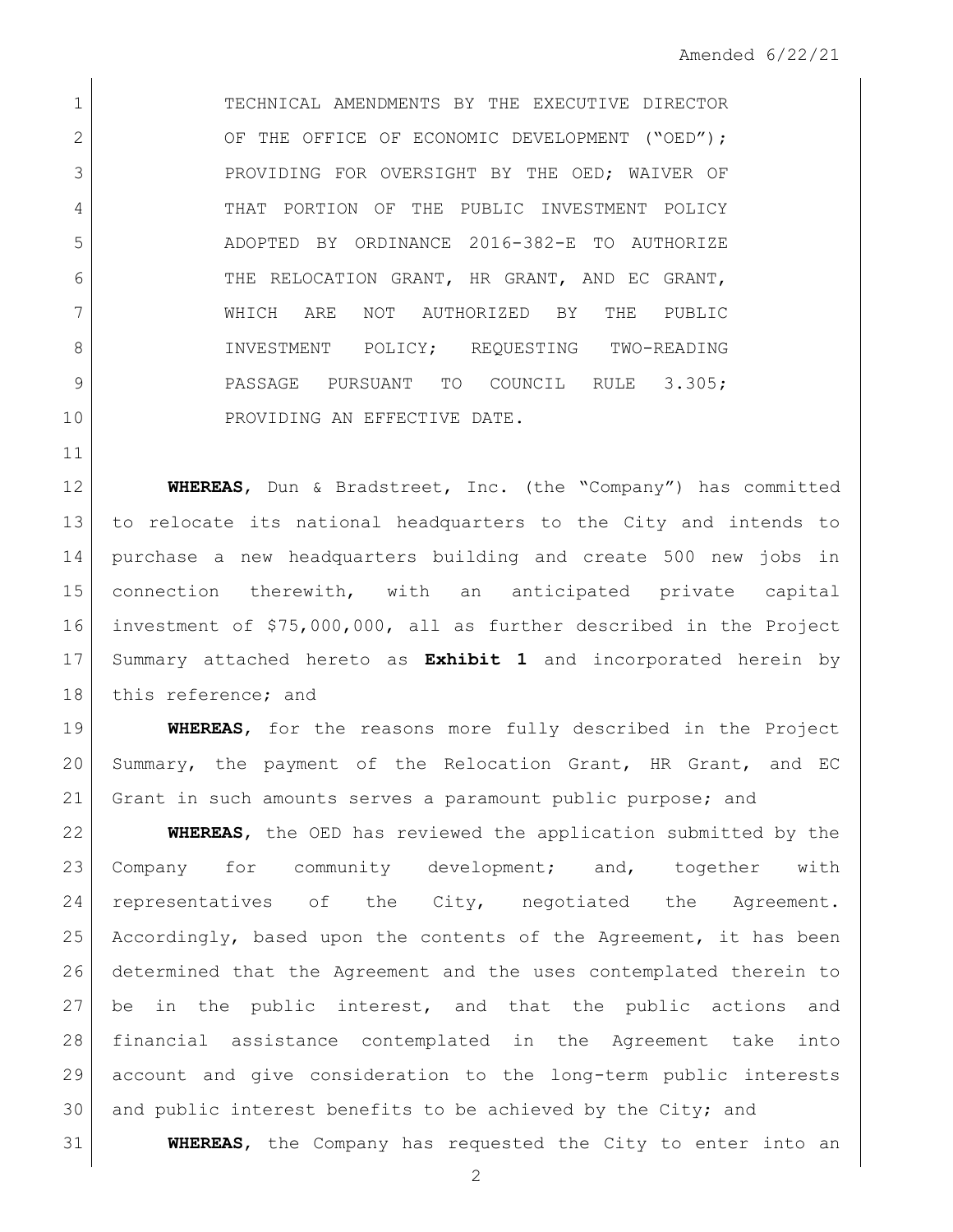agreement in substantially the form placed **Revised On File** with the 2 Legislative Services Division; now therefore,

**BE IT RESOLVED** by the Council of the City of Jacksonville:

 **Section 1. Findings.** It is hereby ascertained, determined, found and declared as follows:

6 (a) The recitals set forth herein are true and correct.

7 (b) The location of the Company's Project in Jacksonville, 8 Florida, is more particularly described in the Agreement. The Project will promote and further the public and municipal purposes 10 of the City.

11 (c) Enhancement of the City's tax base and revenues, are matters of State and City policy and State and City concern in 13 order that the State and its counties and municipalities, including the City, shall not continue to be endangered by unemployment, underemployment, economic recession, poverty, crime and disease, and consume an excessive proportion of the State and City revenues 17 because of the extra services required for police, fire, accident, health care, elderly care, charity care, hospitalization, public housing and housing assistance, and other forms of public 20 protection, services and facilities.

 (d) The provision of the City's assistance as identified in the Agreement is necessary and appropriate to make the Project feasible; and the City's assistance is reasonable and not excessive, taking into account the needs of the Company to make the Project economically and financially feasible, and the extent of 26 the public benefits expected to be derived from the Project, and 27 taking into account all other forms of assistance available.

 (e) The Company is qualified to carry out and complete the construction and equipping of the Project, in accordance with the Agreement.

(f) The authorizations provided by this Resolution are for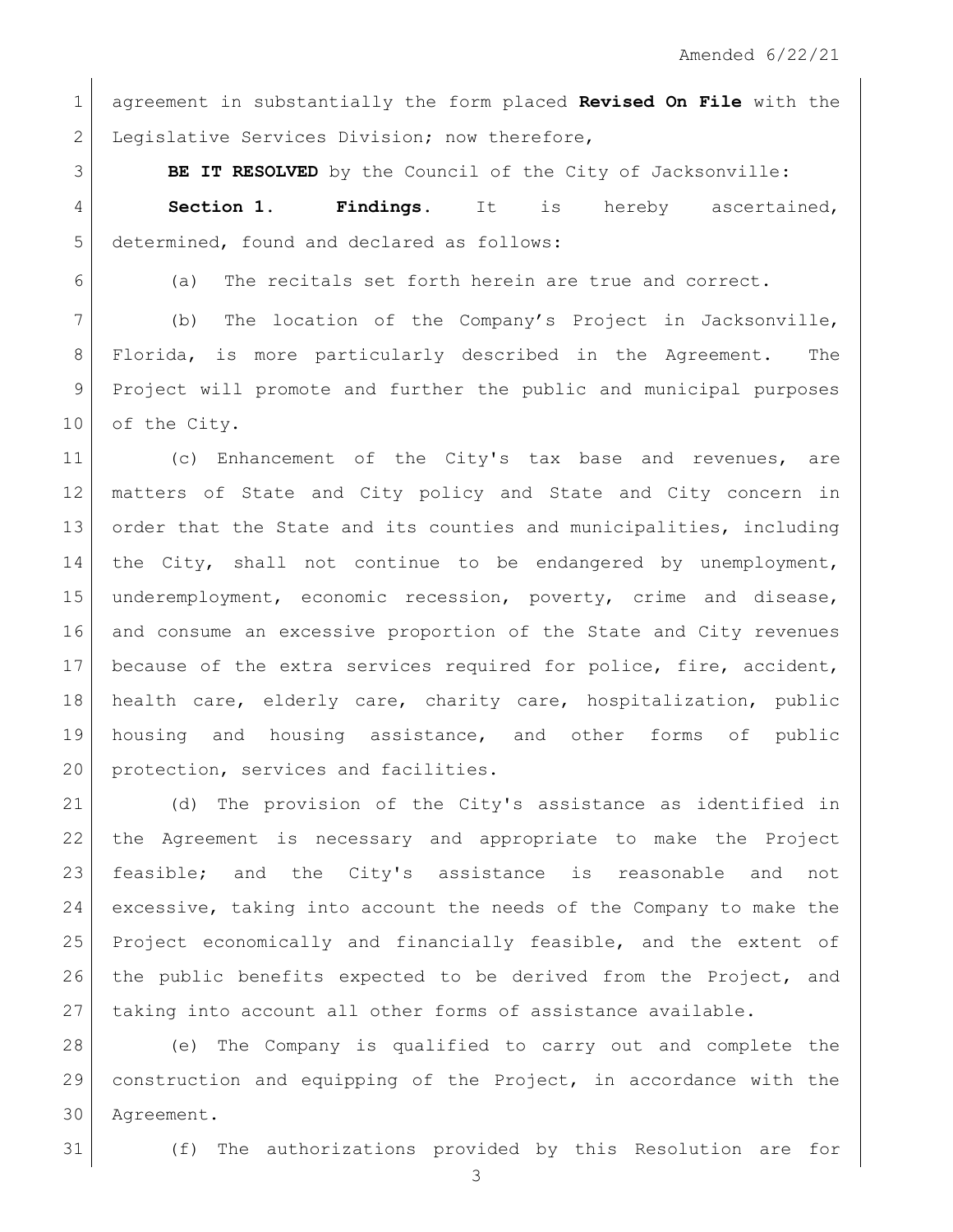1 | public uses and purposes for which the City may use its powers as a 2 county, municipality and as a political subdivision of the State of Florida and may expend public funds, and the necessity in the 4 public interest for the provisions herein enacted is hereby declared as a matter of legislative determination.

 (g) This Resolution is adopted pursuant to the provisions of Chapters 163, 166 and 125, Florida Statutes, as amended, the City's 8 Charter, and other applicable provisions of law.

 **Section 2. Economic Development Agreement Approved.** 10 There is hereby approved, and the Mayor and Corporation Secretary 11 are authorized to execute and deliver, for and on behalf of the 12 City, an agreement between the City and the Company, substantially in the form placed **Revised On File** with the Legislative Services Division (with such "technical" changes as herein authorized), for the purpose of implementing the recommendations of the OED, as are further described in the Project Summary attached hereto as **Exhibit 1**.

18 The Agreement may include such additions, deletions and changes as may be reasonable, necessary and incidental for carrying 20 out the purposes thereof, as may be acceptable to the Mayor, or his designee, with such inclusion and acceptance being evidenced by execution of the Agreement by the Mayor or his designee. No modification to the Agreement may increase the financial obligations or the liability of the City and any such modification shall be technical only and shall be subject to appropriate legal review and approval of the General Counsel, or his or her designee, and all other appropriate action required by law. "Technical" is herein defined as including, but not limited to, changes in legal descriptions and surveys, descriptions of infrastructure improvements and/or any road project, ingress and egress, easements and rights of way, performance schedules (provided that no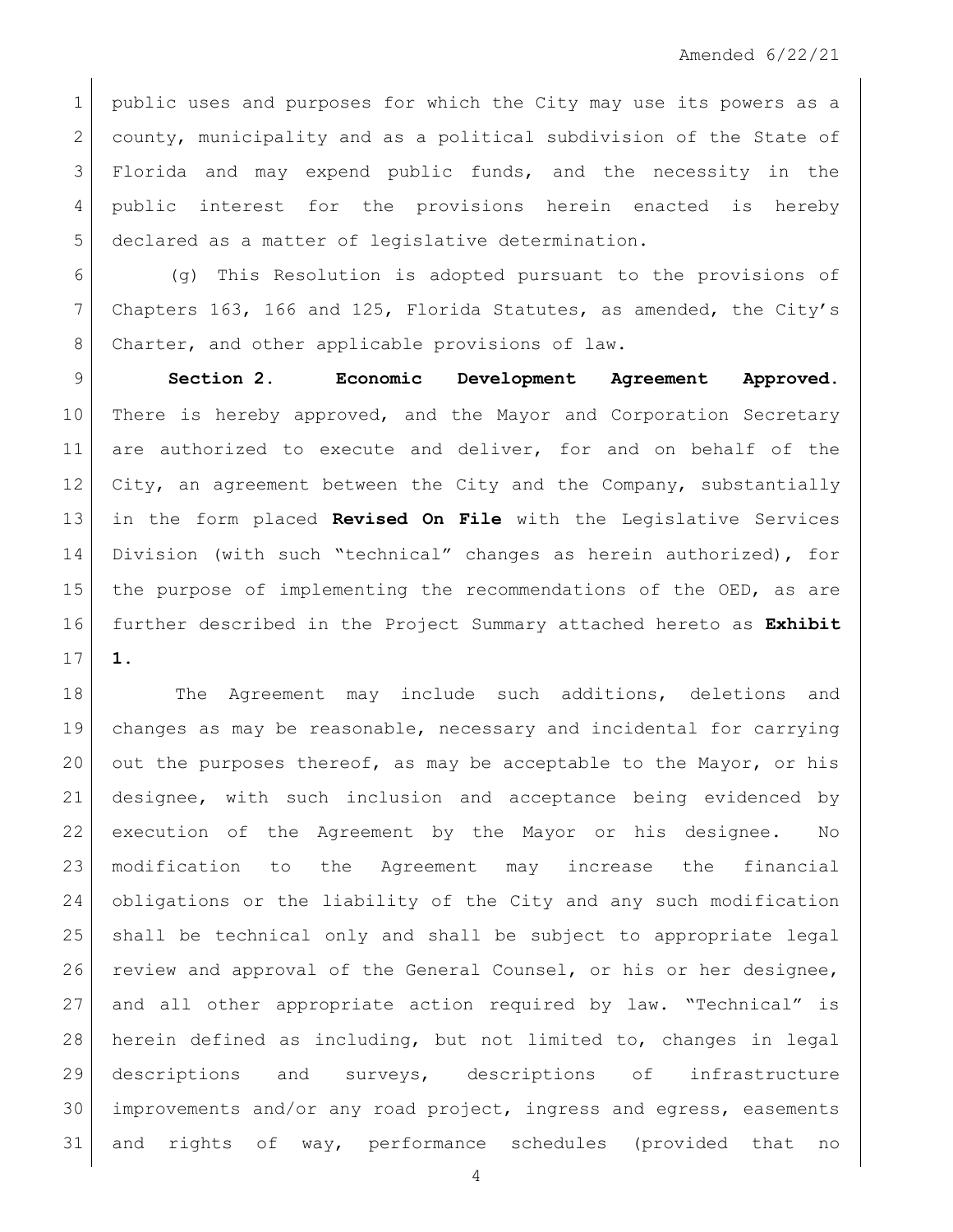1 | performance schedule may be extended for more than one year without 2 City Council approval) design standards, access and site plan, 3 which have no financial impact.

 **Section 3. Designation of Authorized Official/OED Contract Monitor.** The Mayor is designated as the authorized official of the City for the purpose of executing and delivering 7 any contracts and documents and furnishing such information, data and documents for the Agreement and related documents as may be required and otherwise to act as the authorized official of the City in connection with the Agreement, and is further authorized to designate one or more other officials of the City to exercise any of the foregoing authorizations and to furnish or cause to be furnished such information and take or cause to be taken such action as may be necessary to enable the City to implement the Agreement according to its terms. The OED is hereby required to administer and monitor the Agreement and to handle the City's responsibilities thereunder, including the City's responsibilities under such Agreement working with and supported by all relevant 19 City departments.

 **Section 4. Further Authorizations.** The Mayor, or his designee, and the Corporation Secretary, are hereby authorized to execute and deliver the Agreement and all other contracts and documents and otherwise take all necessary action in connection therewith and herewith. The Executive Director of the OED, as 25 contract administrator, is authorized to negotiate and execute all necessary changes and amendments to the Agreement and other contracts and documents, to effectuate the purposes of this Resolution, without further Council action, provided such changes and amendments are limited to amendments that are technical in nature (as described in Section 2 hereof), and further provided that all such amendments shall be subject to appropriate legal